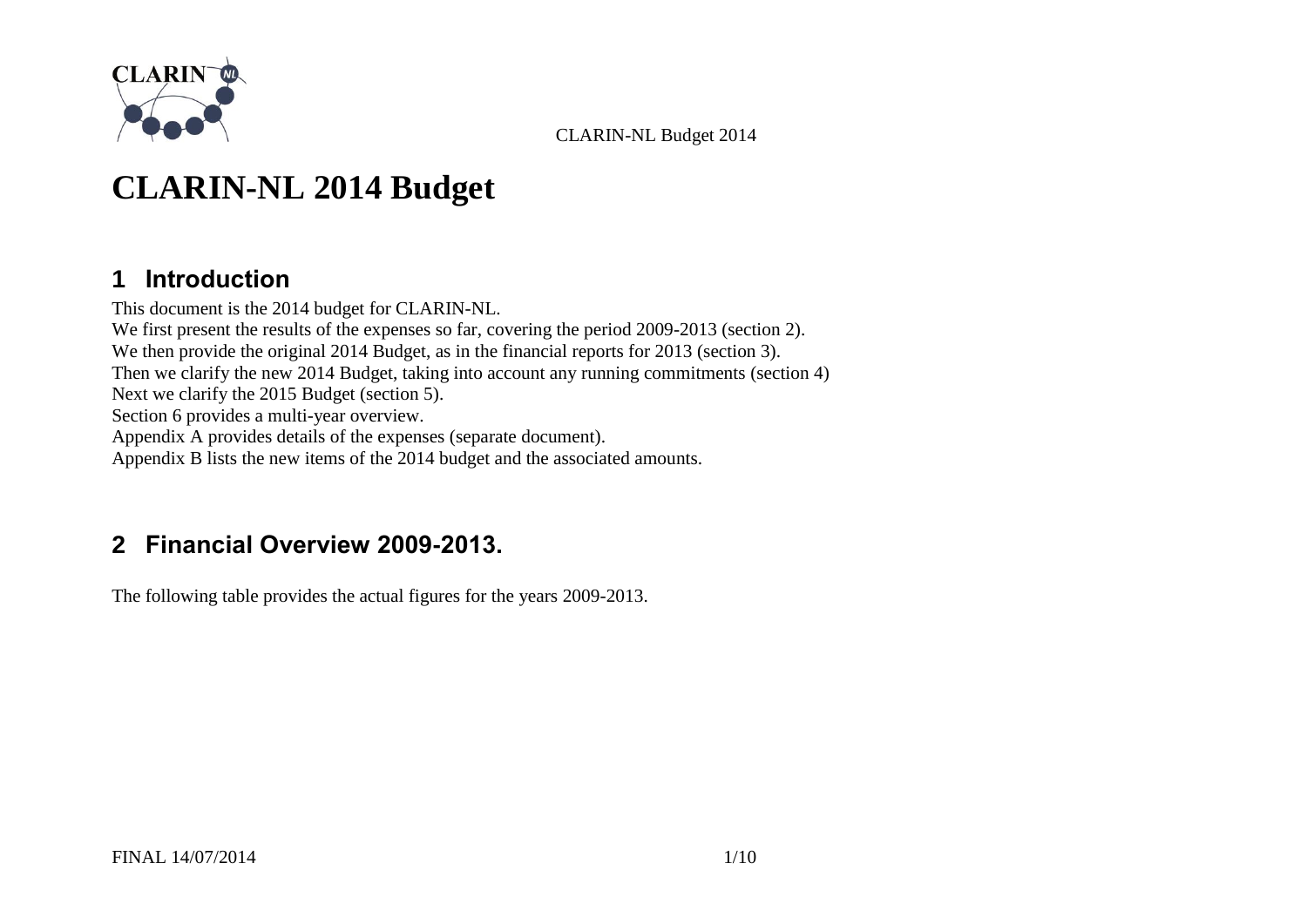

| <b>Multi Year Overview 2014</b>   | final | actual          | actual                  | actual          | actual          | actual          |
|-----------------------------------|-------|-----------------|-------------------------|-----------------|-----------------|-----------------|
|                                   |       | 2009            | 2010                    | 2011            | 2012            | 2013            |
| <b>Technical construction</b>     | 1.1   |                 | € 208,845.31            | € 222,000.00    | € 199,668.80    | 60,697.45       |
| Data conversion & creation        | 1.2   |                 | € 171,984.00            | € 35,339.32     | € 14,083.00     | $\epsilon$ 0.00 |
| <b>Tools and services</b>         | 1.3   |                 | € 717,981.00            | € 604,595.10    | € 1,365,422.57  | € 907,146.67    |
| User needs and usage cases        | 1.4   | € 24,790.89     | € 38,643.57             | € 119.40        | $\in 0.00$      | $\in 0.00$      |
| <b>Advanced LT services</b>       | 1.5   |                 |                         |                 | $\epsilon$ 0.00 | $\epsilon$ 0.00 |
| <b>Expertise centres</b>          | 1.6   |                 | 6,750.00                | € 2,250.00      | $\in 60,000.00$ | € 75,190.00     |
| <b>Dissemination and training</b> | 1.7   | €18,410.15      | € 36,031.25             | € 75,583.12     | € 97,327.59     | € 79,474.67     |
| Coordination & management         | 1.8   | € 144,811.07    | € 190,380.43            | € 174,998.57    | € 249,387.13    | € 196,675.68    |
| <b>EU</b> Level                   | 1.9   |                 |                         | 64,223.08       | € 322,127.29    | € 255,000.00    |
|                                   |       |                 |                         |                 |                 |                 |
| <b>Total</b>                      |       | € 188,012.11    | € 1,370,615.56          | € 1,119,108.59  | € 2,308,016.38  | € 1,574,184.47  |
| <b>Cumulative</b>                 |       | € 188,012.11    | € 1,558,627.67          | € 2,677,736.26  | 64,985,752.64   | € 6,559,937.11  |
|                                   |       |                 |                         |                 |                 |                 |
| Income Other                      |       | $\in 0.00$      | $\in 0.00$              | $\epsilon$ 0.00 | €96,616.36      | € 1,862.72      |
| Income NWO                        |       | $\epsilon$ 0.00 | € 2,700,000.00          | € 1,900,000.00  | € 1,900,000.00  | € 1,250,000.00  |
| <b>Income Total</b>               |       | $\epsilon$ 0.00 | $\epsilon$ 2,700,000.00 | €1,900,000.00   | € 1,996,616.36  | € 1,251,862.72  |
| <b>Inc Cumulative</b>             |       | $\epsilon$ 0.00 | $\epsilon$ 2,700,000.00 | €4,600,000.00   | 6,596,616.36    | € 7,848,479.08  |
| <b>Inc Cum - Expenses Cum</b>     |       | $-6188,012.11$  | € 1,141,372.33          | € 1,922,263.74  | € 1,610,863.72  | € 1,288,541.97  |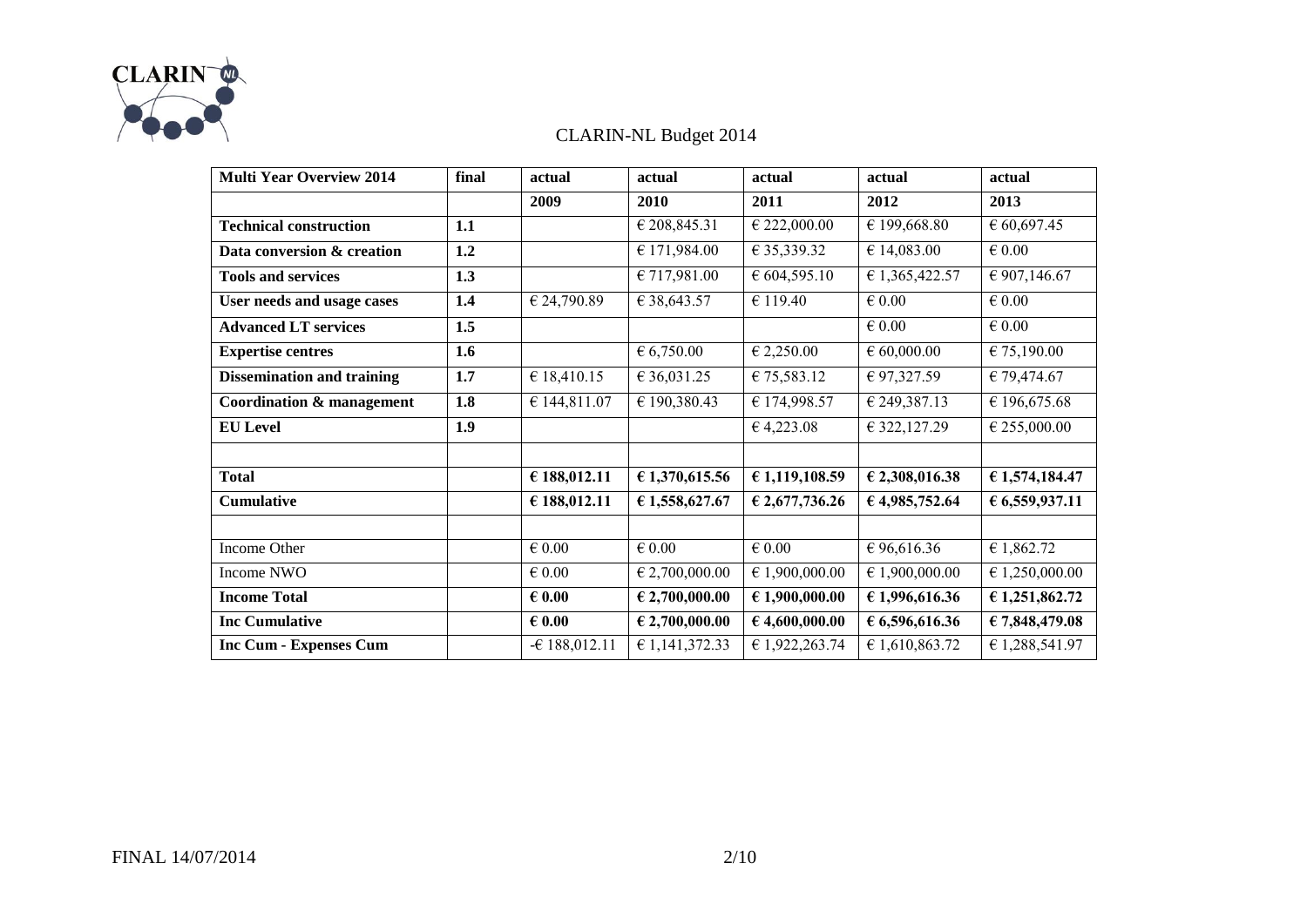

# <span id="page-2-0"></span>**3 Original 2014 Budget**

The following table gives the 2014 budget from the 2013 budget document.

| <b>Original Budget 2014</b>       |     | budget          |
|-----------------------------------|-----|-----------------|
|                                   |     | 2014            |
| <b>Technical construction</b>     | 1.1 | € 244,500.00    |
| Data conversion & creation        | 1.2 | $\epsilon$ 0.00 |
| <b>Tools and services</b>         | 1.3 | € 327,418.50    |
| User needs and usage cases        | 1.4 | $\epsilon$ 0.00 |
| <b>Advanced LT services</b>       | 1.5 | $\epsilon$ 0.00 |
| <b>Expertise centres</b>          | 1.6 | € 37,500.00     |
| <b>Dissemination and training</b> | 1.7 | € 99,346.81     |
| Coordination & management         | 1.8 | € 134,715.20    |
| <b>EU</b> Level                   | 1.9 | € 260,100.00    |
|                                   |     |                 |
| <b>Total</b>                      |     | € 1,103,580.51  |
| Cumulative                        |     | € 8,551,653.77  |
|                                   |     |                 |
| Income Other                      |     | $\epsilon$ 0.00 |
| Income NWO                        |     | € 800,000.00    |
| <b>Income Total</b>               |     | € 800,000.00    |
| <b>Income Cumulative</b>          |     | € 8,632,563.77  |
| <b>Income Cum - Expenses Cum</b>  |     | € 80,910.00     |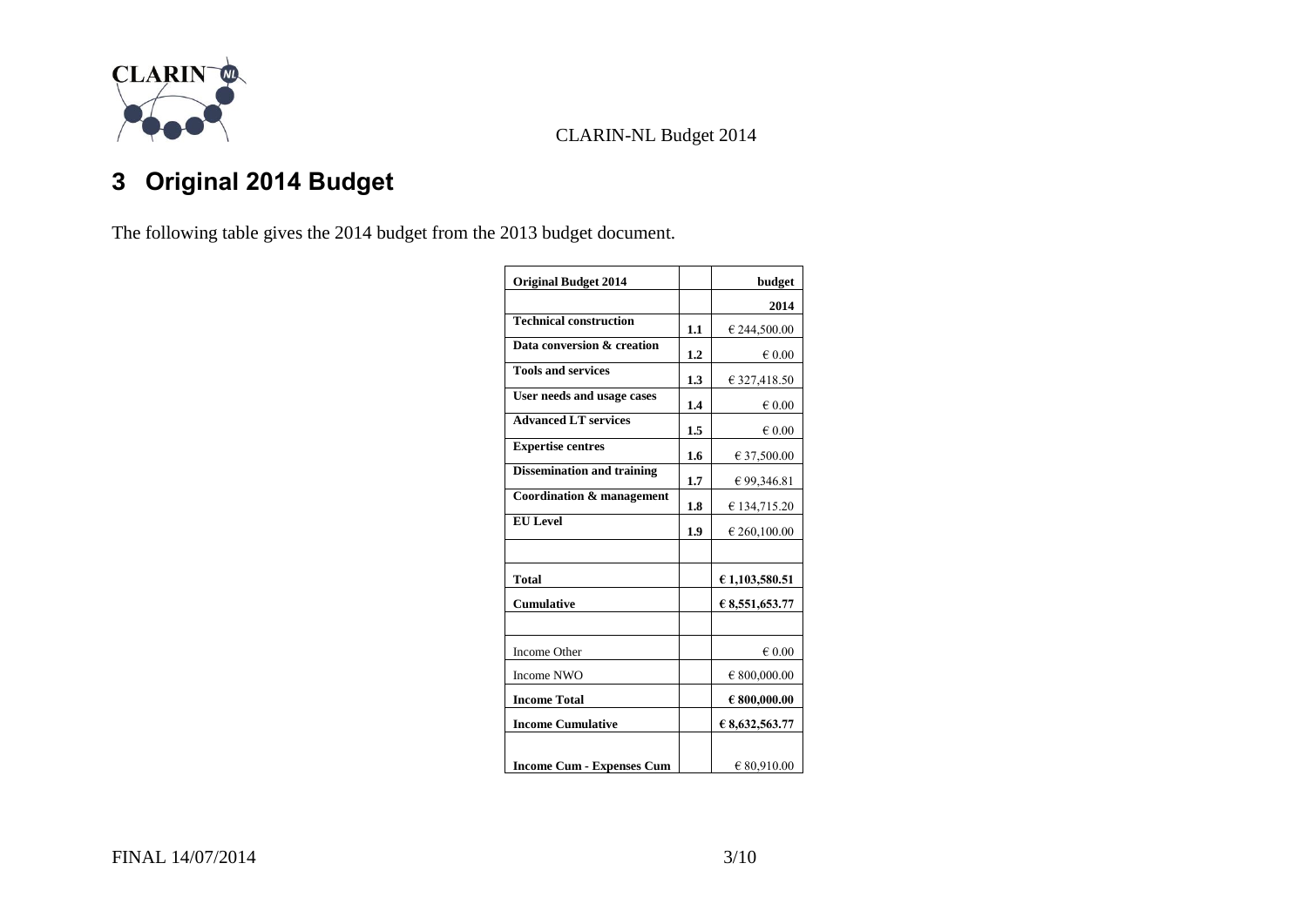

### <span id="page-3-0"></span>**4 Clarification New 2014 Budget**

#### *4.1 Freely assignable amounts*

Available amounts

- From 2013 we have around 55k euro left free to spend.
- From the original 2014 budget we have around 85k euro that we can freely assign.
- We have received 16k euro from INL because of underspending.
- We will receive 26k euro from CLARIAH for costs made by CLARIN-NL people for CLARIAH.
- And still around 2.7 k euros from CLARIN ERIC.
- And some other pluses

In total, we have around 199k euro that we can assign freely in 2014.

### <span id="page-3-1"></span>*4.2 Plans*

The EB proposes to spend the 199k on the following items:

- Construction of the infrastructure
	- o Extend CLAM-S with 1/10 FTE to implement federated authentication and authorization in web services
	- o Management of metadata vocabularies with CLAVAS
	- o Extend ISOCAT until the end of 2014 (1/10 FTE during 9 months)
	- o Technical extensions for interoperability & user friendliness
	- o Federated login for Gabmap, BILAND/WAHSP, Pilnar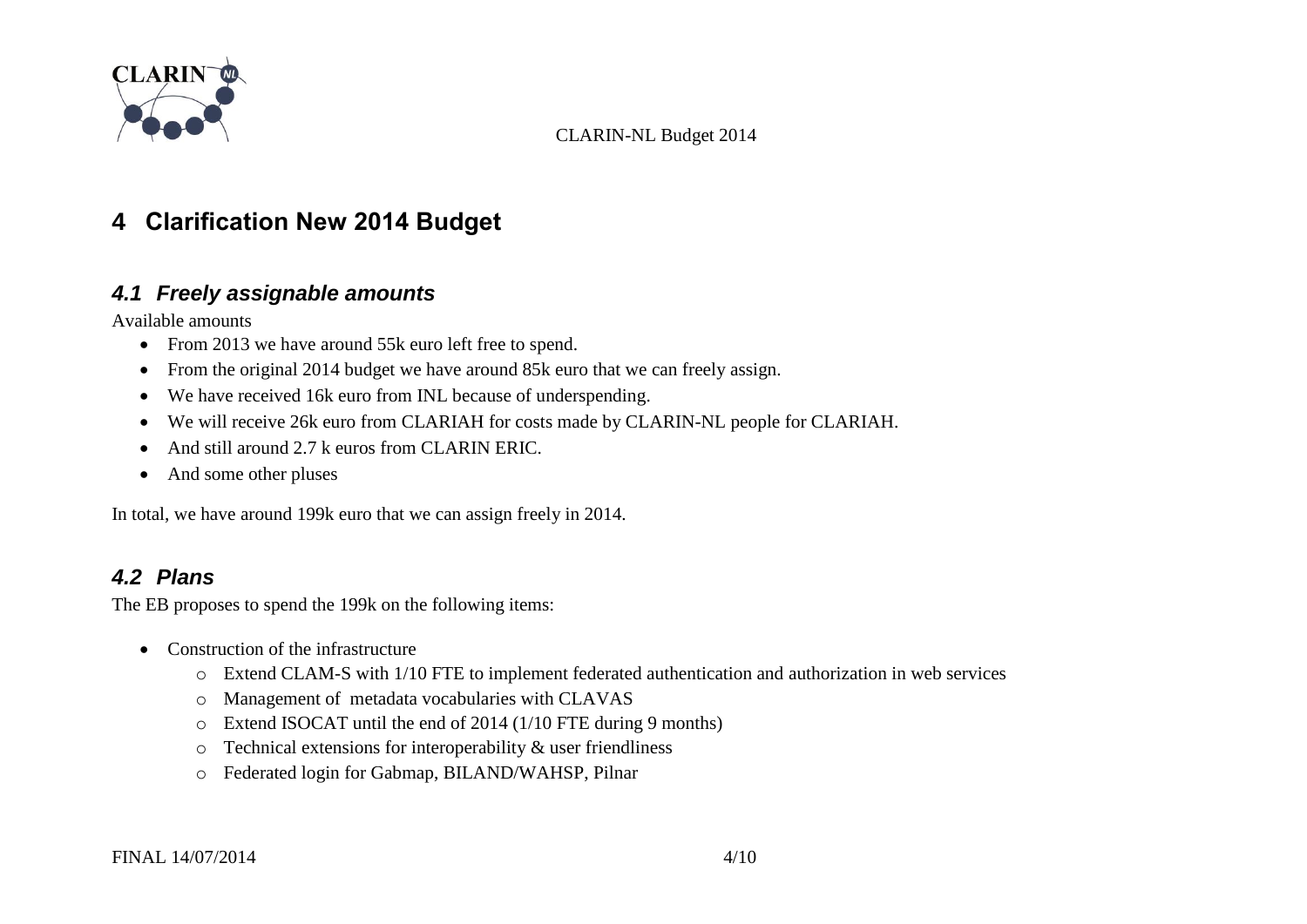

- o Linked Open Data export of CMDI metadata (6 person months)
- o Generate output CMDI metadata in TTNWW (combine with interoperability extensions)
- o Metadata4Tools: extension to finalize schema and create metadata for all CLARIN-NL tools/services: 3 person months
- o Data Curation Service legacy: documentation, hand book.
- o Integration projects
- PR & Education
	- o Make an App for easy and attractive access to CLARIN functionality
	- o MOOCS/recorded lectures
	- o Seasonal schools of research schools
	- o Unassigned costs
- Governance
	- o Increase Travel/subsistence Governance. Increase to 10k euro to enable IAP to visit the final event.

See [Appendix B](#page-8-0) for the amounts associated to these items.

#### *4.3 Income*

In 2014, we expect the following income:

- 800k euro from NWO
- 2.7 k euro from CLARIN ERIC (travel reimbursements Annual Conference)
- 26k euro from CLARIAH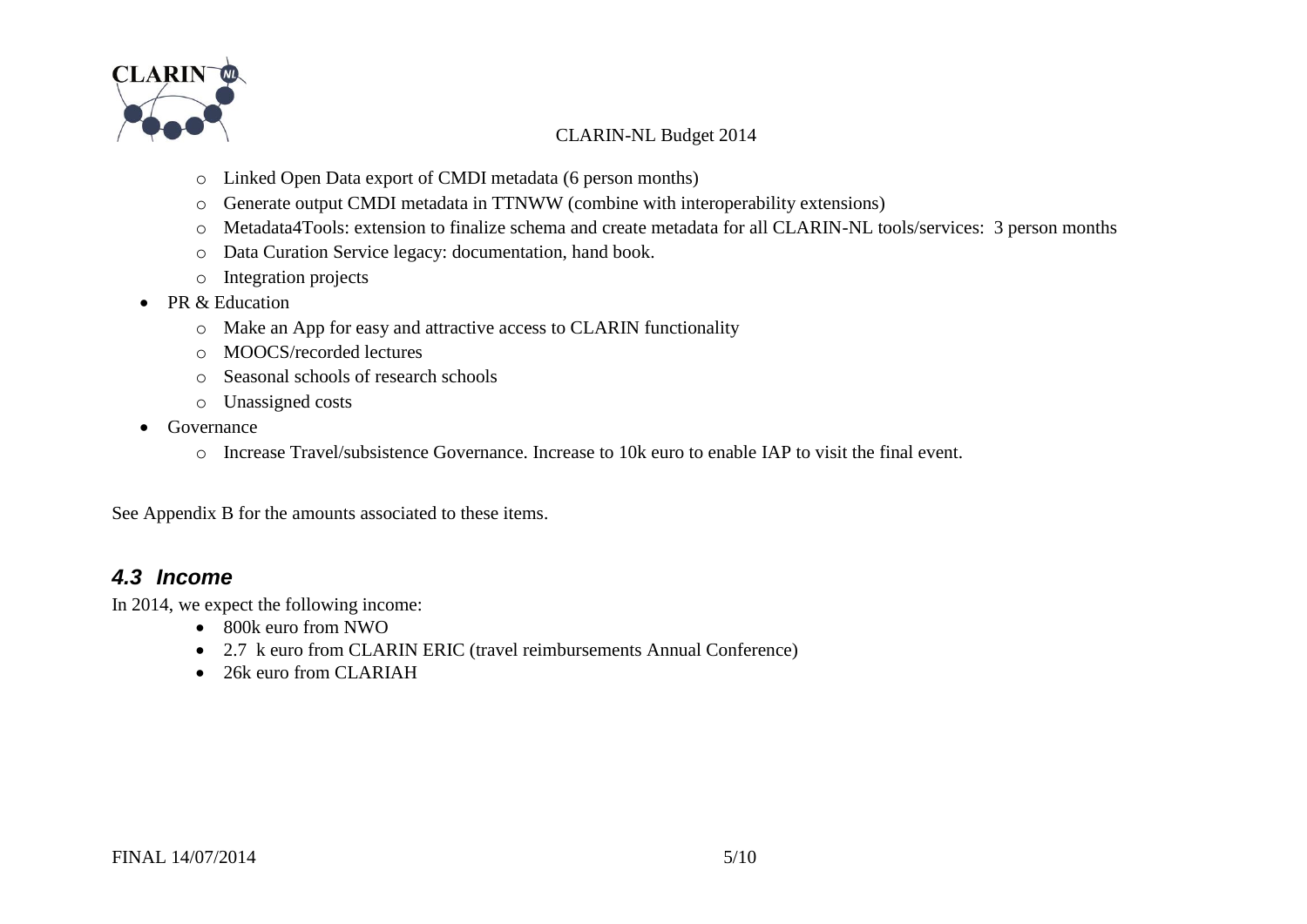

### *4.4 Expenses*

The original 2014 plan and budget already cover:

- all outstanding commitments from 2013 for late earlier projects:
	- o EB & Office: Salaries EB CTO and EB Chair.
	- o Infra projects: CLAM-S 2013, Metadata Harmonisation, S&D, CLAVAS.
	- o Data Providers: Huygens, KB, UBU Data provider, DBNL.
	- o Demo/Cura Subprojects: CKCC, TTNWW, COAVA, NEHOL, INPOLDER, IPROSLA, FESLI, PILNAR, GrNe, EMIT-X, D-LUCEA, VK, BILAND, MultiCon, Cornetto-LMF-RDF, PoliMedia, NameScape, DiscAn, Nederlab.
	- o PR + Education: Movie / screen captures, Education implementation and pre-study, Lingua Open Access.
- Originally planned expenses for 2014
	- o Governance: Programme Director (4/5FTE), Salaries EB Chair, EB CTO, EB PR (all 1/10FTE), Project Secretary (3/10 FTE), Meetings, Travel.
	- o Infra Projects: IIP, Metadata Harmonisation, ISOCAT Coordination (until Apr 1, 2014), CLAM-S 2014, CLAPOP: coordination, technical aspects, and editing.
	- o All running Demo/Cura subprojects: Laiseang, QuaMeRDES, @PhilosTEI, e-BNM+, VALID, COBWWWEB, OpenSoNaR plus extension, SHEBANQ, DSS, EXILSEA, ColTime, RemBench, Nederlab.
	- o PR + Education: Movie/ screen captures, Website Maintenance, Final event, e-Data & research Membership 2013, Support Events, Support Travel.
	- o CLARIN ERIC Fees.

With the items listed in section [4.2,](#page-3-1) all budget items are covered.

All details can be found in [Appendix A.](#page-7-0) Further clarification and justification can be found in the CLARIN-NL 2014 Work Plan.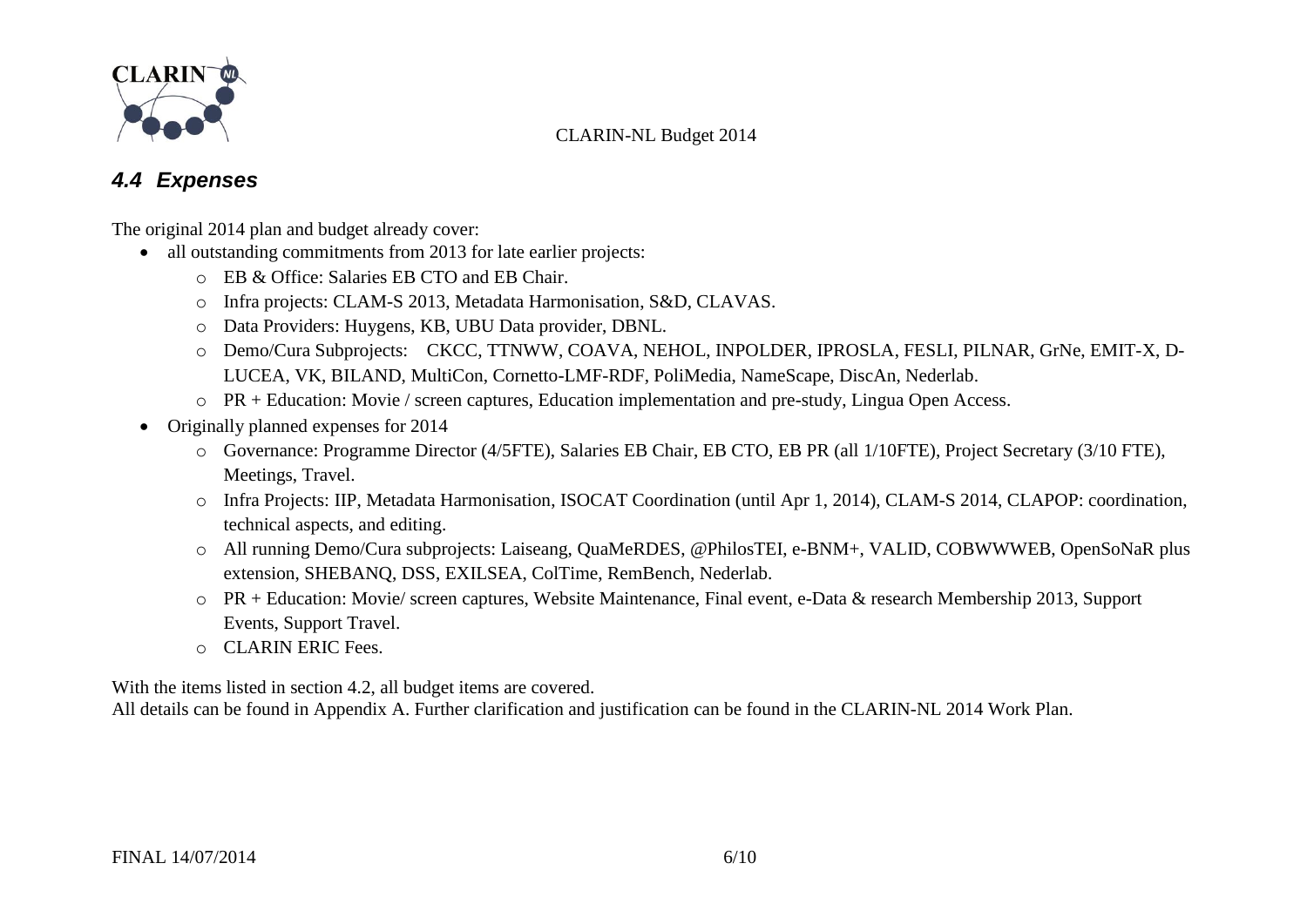

### <span id="page-6-0"></span>**5 Clarification 2015 Budget**

In 2015, there are only costs for the Final Event and for the CLARIN ERIC fees.

### <span id="page-6-1"></span>**6 Multiyear Overview**

The following table provides an overview of the actual costs through 2013 and the budgeted costs for 2014 and 2015:

| <b>Multi Year Overview 2014</b> | final | actual          | actual         |                                                    | actual corrected actual | actual                            | budget         |              | budget                            |                 |
|---------------------------------|-------|-----------------|----------------|----------------------------------------------------|-------------------------|-----------------------------------|----------------|--------------|-----------------------------------|-----------------|
|                                 |       | 2009            | 2010           | 2011                                               | 2012                    | 2013                              |                | 2014         | 2015                              | Total           |
| Technical construction          | 1.1   |                 | € 208,845.31   | € 222,000.00                                       | € 199,668.80            | € 60,697.45                       |                | €432,335.00  | € 0.00                            | € 1,123,546.56  |
| Data conversion & creation      | 1.2   |                 | € 171,984.00   | € 35,339.32                                        | € 14,083.00             | € 0.00                            |                | € 0.00       | € 0.00                            | € 221,406.32    |
| <b>Tools and services</b>       | 1.3   |                 | € 717,981.00   | € 604,595.10                                       | € 1,365,422.57          | € 907,146.67                      |                | € 877,674.28 | € 0.00                            | €4,472,819.62   |
| User needs and usage cases      | 1.4   | € 24,790.89     | € 38,643.57    | € 119.40                                           | € 0.00                  | € 0.00                            |                | € 0.00       | € 0.00                            | € 63,553.86     |
| <b>Advanced LT services</b>     | 1.5   |                 |                |                                                    | € 0.00                  | $\epsilon$ 0.00                   |                | € 0.00       | € 0.00                            | $\epsilon$ 0.00 |
| <b>Expertise centres</b>        | 1.6   |                 | € 6,750.00     | € 2,250.00                                         | 60,000.00               | € 75,190.00                       |                | € 160,000.00 | € 0.00                            | € 304,190.00    |
| Dissemination and training      | 1.7   | € 18,410.15     | € 36,031.25    | € 75,583.12                                        | € 97,327.59             | € 79,474.67                       |                | € 153,778.62 | € 5,000.00                        | € 465,605.40    |
| Coordination & management  1.8  |       | € 144,811.07    | € 190,380.43   | € 174,998.57                                       | € 249,387.13            | € 196,675.68                      |                | € 152,444.07 | € 0.00                            | € 1,108,696.95  |
| <b>EU</b> Level                 | 1.9   |                 |                | € 4,223.08                                         | € 322, 127.29           | € 255,000.00                      |                | € 260,100.00 | € 535,910.00                      | € 1,377,360.37  |
|                                 |       |                 |                |                                                    |                         |                                   |                |              |                                   |                 |
| Total                           |       |                 |                | € 188,012.11 $\in$ 1,370,615.56 $\in$ 1,119,108.59 |                         | € 2,308,016.38 $\in$ 1,574,184.47 | € 2,036,331.97 |              | € 540,910.00                      | € 9,137,179.08  |
| <b>Cumulative</b>               |       | € 188,012.11    |                | € 1,558,627.67 $\in$ 2,677,736.26                  |                         | € 4,985,752.64 $\in$ 6,559,937.11 |                |              | € 8,596,269.08 $\in$ 9,137,179.08 | <b>TRUE</b>     |
|                                 |       |                 |                |                                                    |                         |                                   |                |              |                                   |                 |
| Income Other                    |       | € 0.00          | € 0.00         | € 0.00                                             | €96,616.36              | €1,862.72                         |                | € 28,700.00  | € 0.00                            | € 127,179.08    |
| Income NWO                      |       | € 0.00          | € 2,700,000.00 | € 1,900,000.00                                     | €1,900,000.00           | € 1,250,000.00                    |                | € 800,000.00 | €460,000.00                       | €9,010,000.00   |
| <b>Income Total</b>             |       | € 0.00          | € 2,700,000.00 | € 1,900,000.00                                     | €1,996,616.36           | € 1,251,862.72                    |                | € 828,700.00 | €460,000.00                       | €9,137,179.08   |
| <b>Inc Cumulative</b>           |       | € 0.00 $\vert$  | € 2,700,000.00 | € 4,600,000.00                                     | € 6,596,616.36          | € 7,848,479.08                    | € 8,677,179.08 |              | €9,137,179.08                     | TRUE            |
| Inc Cum - Expenses Cum          |       | $-£$ 188,012.11 |                | € 1,141,372.33 $\in$ 1,922,263.74                  |                         | € 1,610,863.72 $\in$ 1,288,541.97 |                | € 80,910.00  | € 0.00                            | <b>TRUE</b>     |

As one can see, income and expenses balance exactly at the end of the project.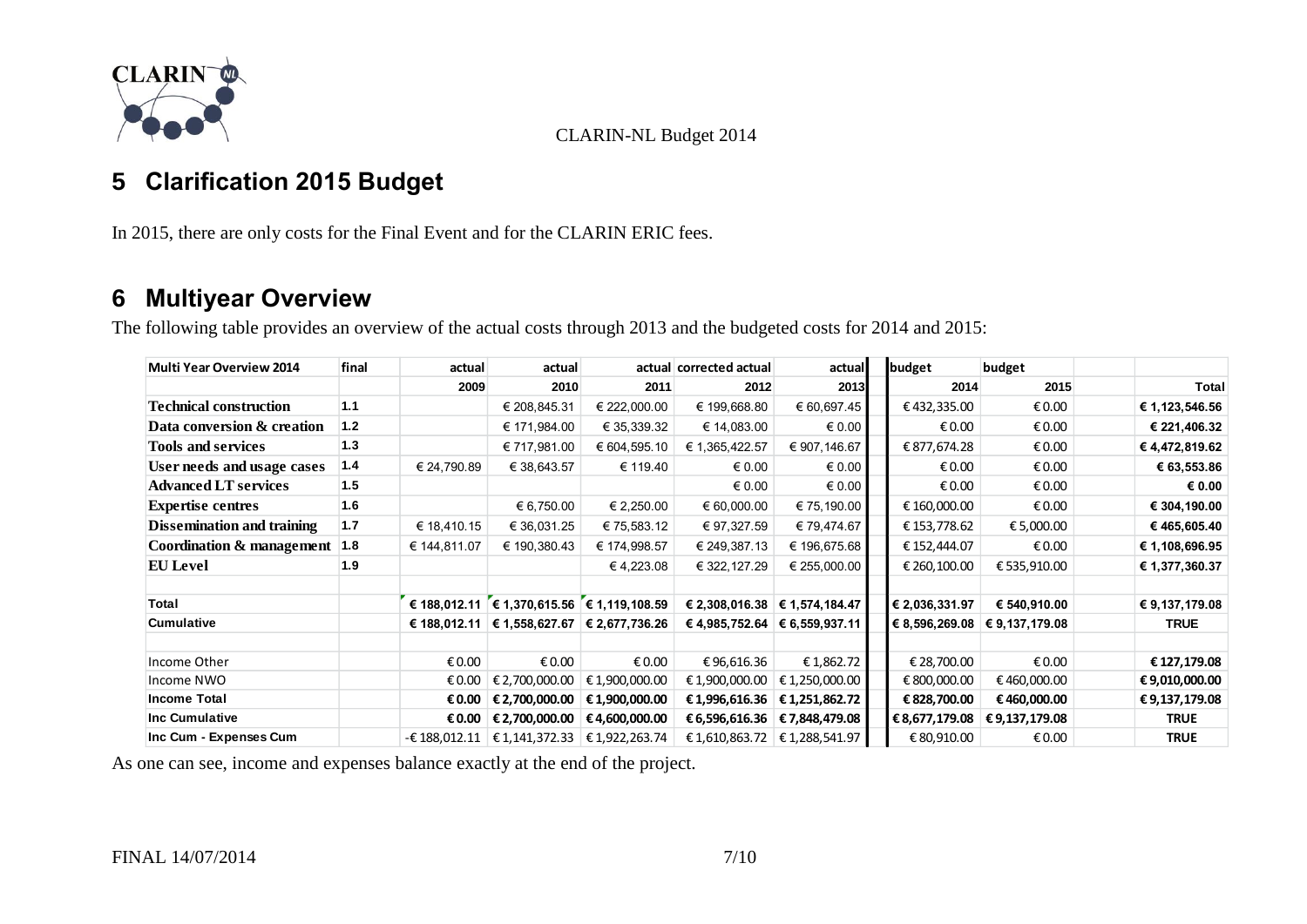

# **Appendix A Details**

<span id="page-7-0"></span>A separate document is available upon request.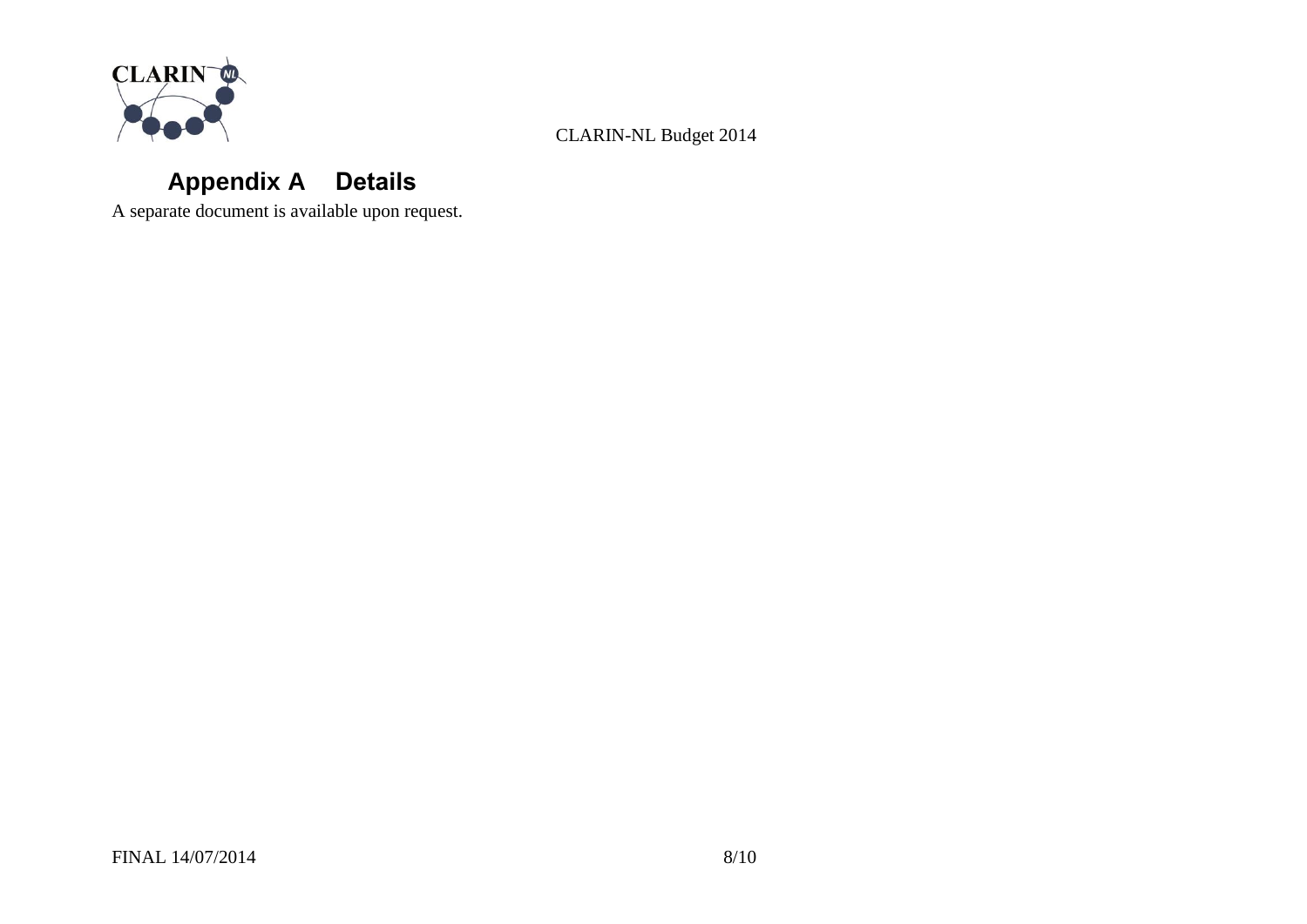

# **Appendix B New Items in the 2014 Budget**

<span id="page-8-0"></span>

| Category     | <b>Item</b>                                                           | Amount $(k \in)$ |
|--------------|-----------------------------------------------------------------------|------------------|
| <b>Infra</b> | Extend CLAM-S with 1/10 FTE.                                          | 5                |
| <b>Infra</b> | Management Vocabulary CLAVAS: 2/10 FTE during a year                  | 10               |
|              |                                                                       |                  |
| <b>Infra</b> | Extend ISOCAT until the end of 2014: $2/10$ FTE $*$ 9 months          | 10               |
| Infra        | Interoperability & User Friendliness                                  | 20               |
| Infra        | Federated login for Gabmap, BILAND/WAHSP, Pilnar                      | 10               |
| Infra        |                                                                       | 33               |
|              | Linked Open Data export of CMDI metadata: 6PM                         |                  |
| Infra        | Generate output metadata in TTNWW (combined with<br>Interoperability) | 5                |
| Infra        | Metadata4Tools: 3PM                                                   | 15               |
| Infra        | Data Curation Service legacy                                          | 10               |
| Infra        | Integration projects                                                  | 45               |
| $PR + Edu$   | Make an App for easy and attractive access to CLARIN<br>functionality | 15               |
| $PR + Edu$   | MOOCS / recorded lectures                                             | 5                |
| $PR + Edu$   | Seasonal schools                                                      | 5                |
| Governance   | Increase Travel/subsistence Governance for IAP attendance of          | 5                |
|              | <b>Finale Event</b>                                                   |                  |
| $PR + Edu$   | Unassigned                                                            | 6                |
|              |                                                                       |                  |
|              | <b>Total</b>                                                          | 199              |